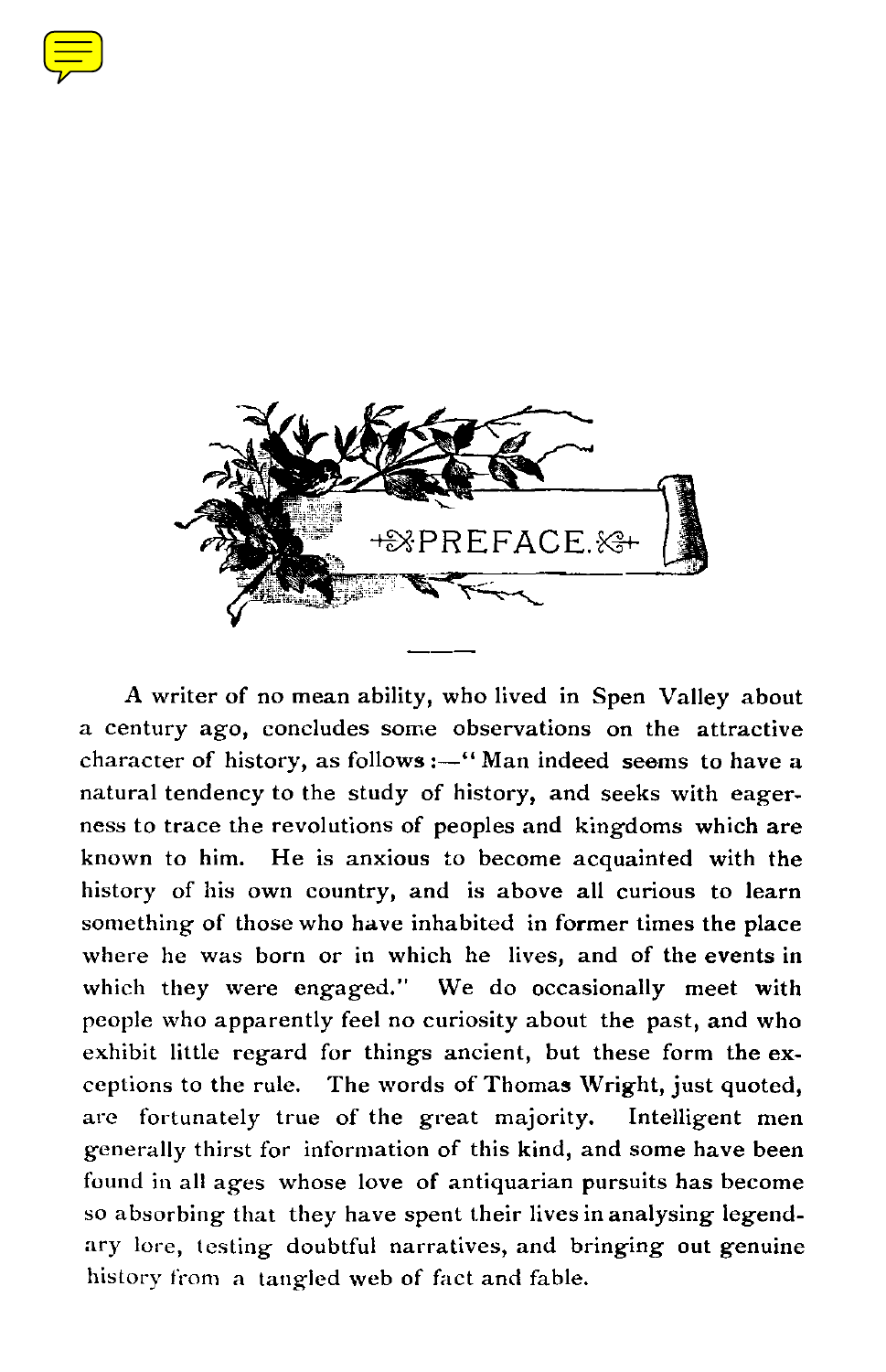I have for many years felt that it was someone's duty to write a history of Nonconformity in Spen Valley. I was under the impression that the late Rev. M. Howard, after his retirement from the active duties of the ministry, was preparing such a work ; and was disappointed to find on his decease that his labours had not extended beyond a few brief notes respecting the place of worship with which he had so long been associated. As I had in my possession, more information, perhaps, respecting the early history of Nonconformity, than any other person, I determined in response to many urgent solicitations to endeavour to compile a brief account myself, and this little volume is the result.

I need hardly say that if the detailed history of every Chapel which has been built even during the last half century, had been attempted, the volume would have been much larger ; but my object has been rather to elucidate, so far as I could, the origin and early history of Nonconformity here, than to enter into lengthy accounts of events respecting which some of my readers would be much or more familar than I am myself. That the brief record which I have been enabled amidst many difficulties and hindrances to compile, has many faults no one knows better than the writer ; but I have told the story in the best way I could in the very limited time at my disposal, and the narrative, such as it is, will at any rate form a basis for some more worthy effort in the future.

With respect to the origin of the Academy or College at Heckmondwike much information will be found here which will be altogether new to the reader. This I have drawn chiefly from some recently discovered letters and papers written by the Rev. Thomas Scales, a deceased Congregational minister, who it is well-known took great interest in the early history of the West-Riding churches.

I have been asked how it is that the Moravians have not been classed amongst the Nonconformists of Spen Valley. It was my intention to include them, but I was informed by a good authority